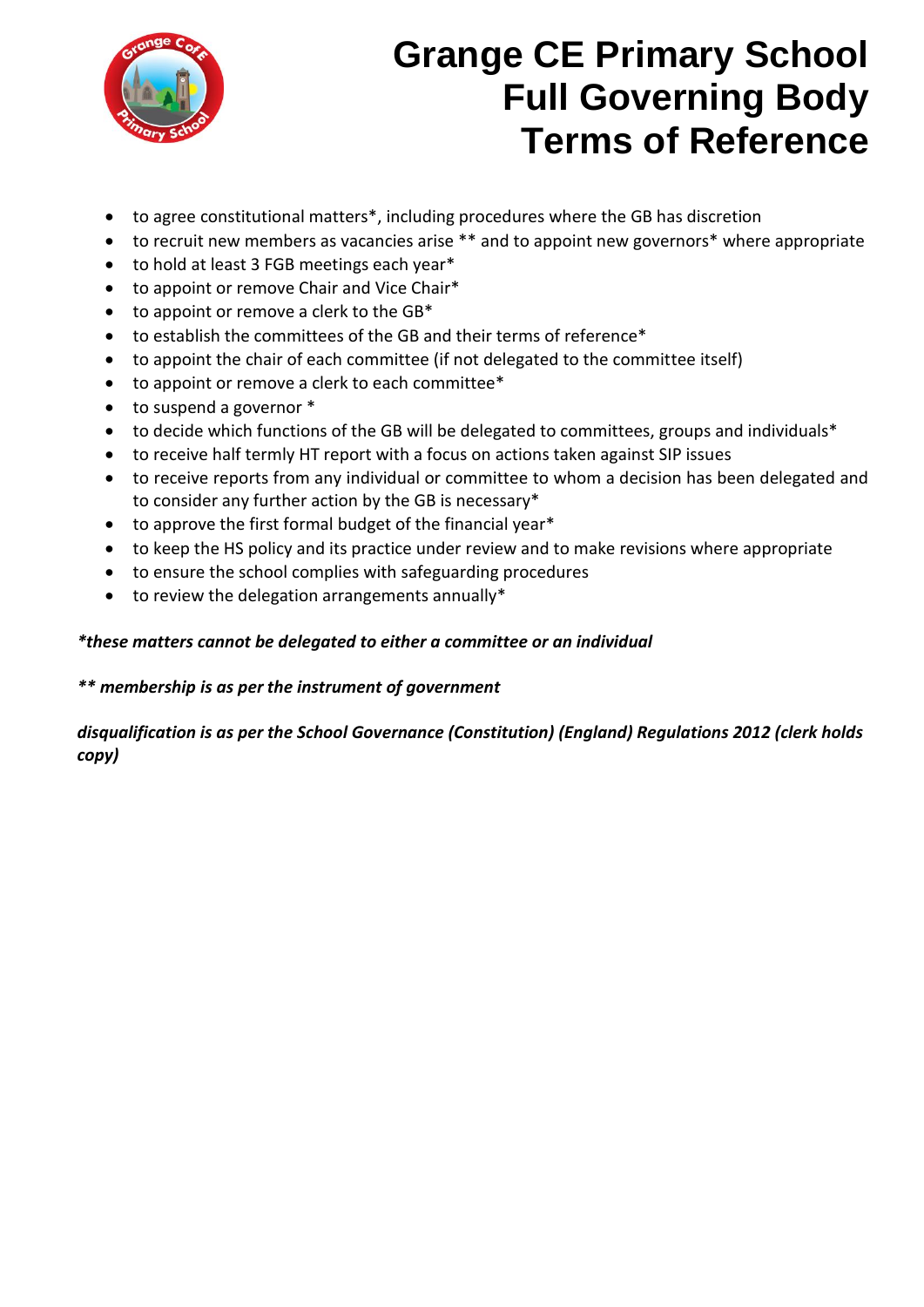

# **Grange CE Primary School Leadership, Management and Finance Terms of Reference**

### **Committee Membership as at 16th June 2020**

### **Chair of Committee: Matthew Evans**

Committee Members: Headteacher, Chair of Governors (BM), Finance Governor/Chair of Leadership, Management & Finance Committee (ME), Chair of Teaching & Learning (GW), Chair of Community Environment & Welfare (CL)

- to oversee the strategic framework, established by the governing body, within which the Headteacher and staff run the school and to focus on standards and school improvement
- to contribute, in collaboration with the head and staff, to establishing, monitoring and evaluating sections of the School Improvement Plan relating to the leadership, finance, staffing and management of the school
- to keep relevant sections of the Self-Evaluation Form under review and update as necessary
- to establish, monitor the impact of, and review all the school's plans, policies and procedures relating to staffing, finance, leadership & management as detailed on the attached list
- to draw up the annual budget for approval by the full governing body and submission to the LA in line with statutory guidance and timescales
- to monitor and evaluate expenditure of all monies generated by the school including grants and unofficial funds to ensure that spending provides best value and is linked to the school's agreed priorities
- to ensure that the Governing Body, Headteacher and relevant staff are managing finance in accordance with the school's Scheme of Financial Delegation & Control and the Council's Standing Orders, Financial Regulations for Schools and the School Financial Regulations and Guidance
- to comply with all the relevant and current requirements of the Financial Management Standards eg SFVS
- to appoint independent auditors to audit unofficial funds and submit audited accounts annually to the governing body for information
- to ensure that all insurances provide adequate cover
- to maintain a Register of Pecuniary Interests of governors and members of staff with financial responsibility
- to keep the staff structure under review at least annually in response to the changing needs of the school and make recommendations to the governing body for amendments as necessary
- to ensure that all staffing matters are dealt with in line with employment law and agreed procedures and that no member of staff or job applicant is discriminated against on grounds of gender, sexual orientation, ethnicity, age or disability
- to establish panels for the appointment of teaching staff (except Headteacher and Deputy vacancies) consisting of the Headteacher and/or their representative(s) and at least one member of the governing body who is not an employee of the school
- to supply the Performance & Pay Committee with relevant financial and staffing information to assist in the annual pay review
- to ensure that the training and development of staff and governors is linked to the school's agreed priorities and monitor the impact of training on standards
- to ensure that the school has effective systems of mentoring and inducting new members of staff and governors
- to promote the health and welfare of staff to review and approve staff pay progression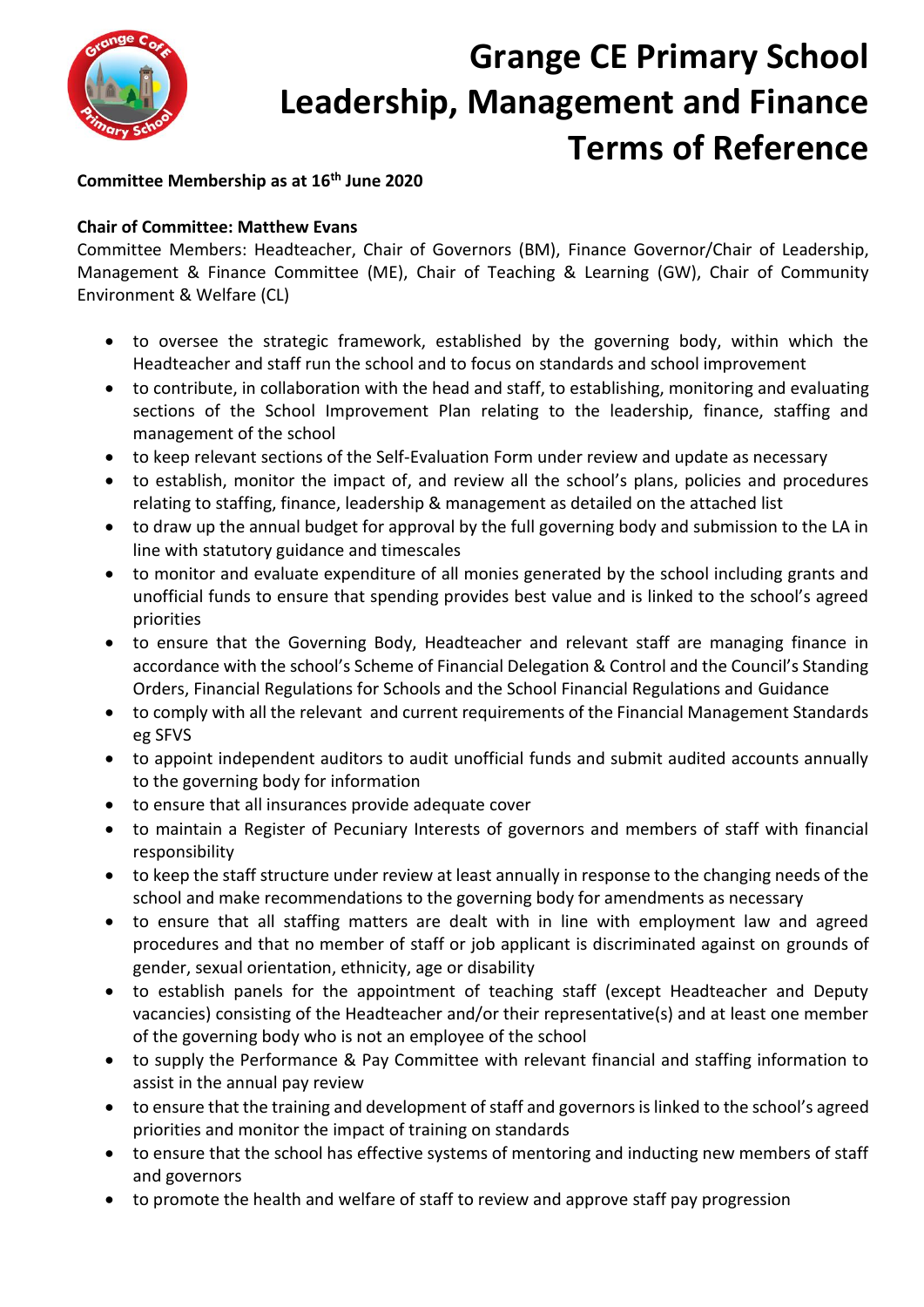**Grange CE Primary School**



## **Teaching & Learning Committee Terms of Reference**

### **Committee Membership as at 16th June 2020**

### **Chair of Committee: Gill Webster**

**Committee Members:** Headteacher, Paula Whinfield, Judith Mitchell, Helen Francis, Paul Johnson

- to consider and advise the governing body on standards and other matters relating to the school's curriculum including statutory requirements and assessments.
- to scrutinise reports from the Headteacher including a review of Raise- on-Line in order to monitor, review and evaluate the standards of achievement, ensure continuous improvement and the needs of each child are met both individually and in the context of identified groups.
- to monitor the school's processes for quality of teaching and impact on children's learning in order to achieve outstanding teaching throughout the school.
- to oversee arrangements for governors to take a monitoring role in specific areas of provision, eg SENgat, English, Maths, Computing and the incorporation of teaching British Values across the curriculum and school community, providing a link between the Governing Body, this Committee and the staff. To receive regular reports from them and advise the Governing Body accordingly.
- to consider curricular issues which have implications for Finance and Personnel decisions and to make recommendations to the relevant committees or the Governing Body.
- to make arrangements for the Governing Body to be represented at School Improvement discussions with the relevant stakeholders and for reports to be received by the Governing Body.
- to determine and monitor the school's policy for Collective Worship and implementation of the school's Christian values and ethos (SIAMS).
- to review Policies as detailed in Policy Review Chart, including all statutory and recommended requirements.